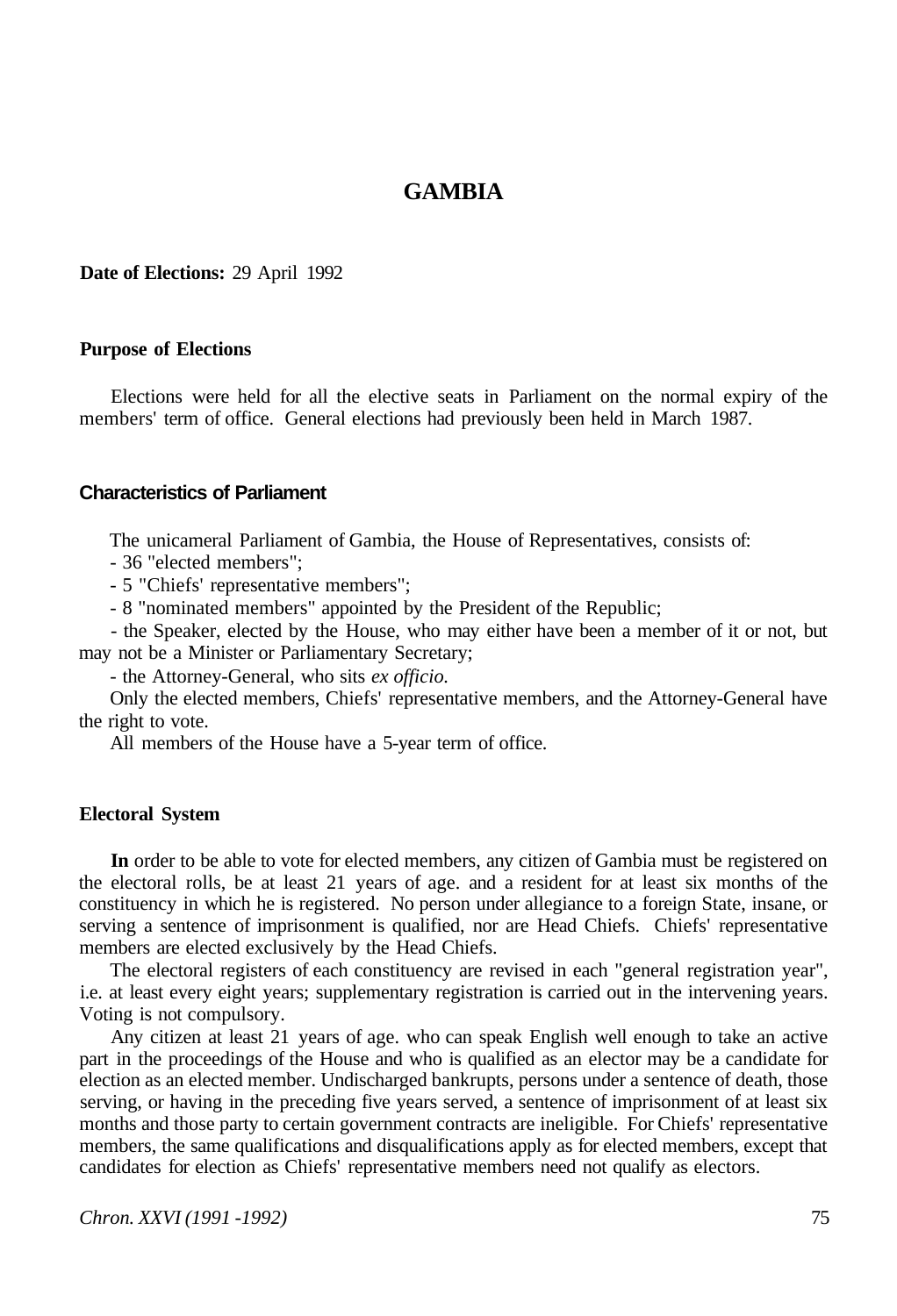Every candidate for election must be nominated by at least three voters of the same constituency and make a monetary deposit of 200 *dalasis,* which is reimbursed if he is successful or obtains at least one-fifth of the votes cast for the elected candidate.

Gambia is divided into 36 electoral constituencies, the boundaries of which are fixed by a presidential commission. In each of these, a single Deputy is elected by simple majority vote. Votes are cast by ballot tokens dropped through a hole next to the candidate's picture.

Chiefs' representative members must be approved unanimously by the Head Chiefs from a list proposed by them; if they are not so approved, they are selected on the basis of simple majority.

A by-election is held to fill any seat of an elected member or a Chiefs' representative member which becomes vacant between general elections.

## **Background and Outcome of the Elections**

The President of the Republic, Sir Dawda Kairaba Jawara, announced the polling date on 14 February 1992. Three days later, the House of Representatives was dissolved.

A record 130 candidates vied for the 36 directly elected seats, with the ruling People's Progressive Party (PPP) being the only one to contest all constituencies. It was challenged by four groups, particularly the National Convention Party (NCP), led by Mr. Sheriff Mustapha Dibba. The opposition largely focused its campaign on corruption and mismanagement of the economy by the PPP, but the latter countered by, *inter alia,* promising to improve the tourism industry as well as the lot of the country's groundnut farmers, adversely affected by low world prices. President Jawara, who had announced his retirement at the December 1991 PPP congress. subsequently changed his mind and ran for his sixth term since taking office in 1970 (he had been Prime Minister on independence in 1965).

Buttressed by this candidacy in the simultaneous presidential contest, the PPP secured a clear parliamentary victory albeit with a reduced margin, as the NCP advanced to six seats; independents (including former PPP supporters) were for their part successful in three constituencies. Some political observers attributed PPP's losses to its failure in accelerating the pace of development in the country.

On 11 May, President Jawara, having won over 58% of the popular vote, was sworn in. He announced the composition of his reshuffled Cabinet the next day.

# **Statistics**

1. *Results of the Elections and Distribution of Seats in the House of Representatives*